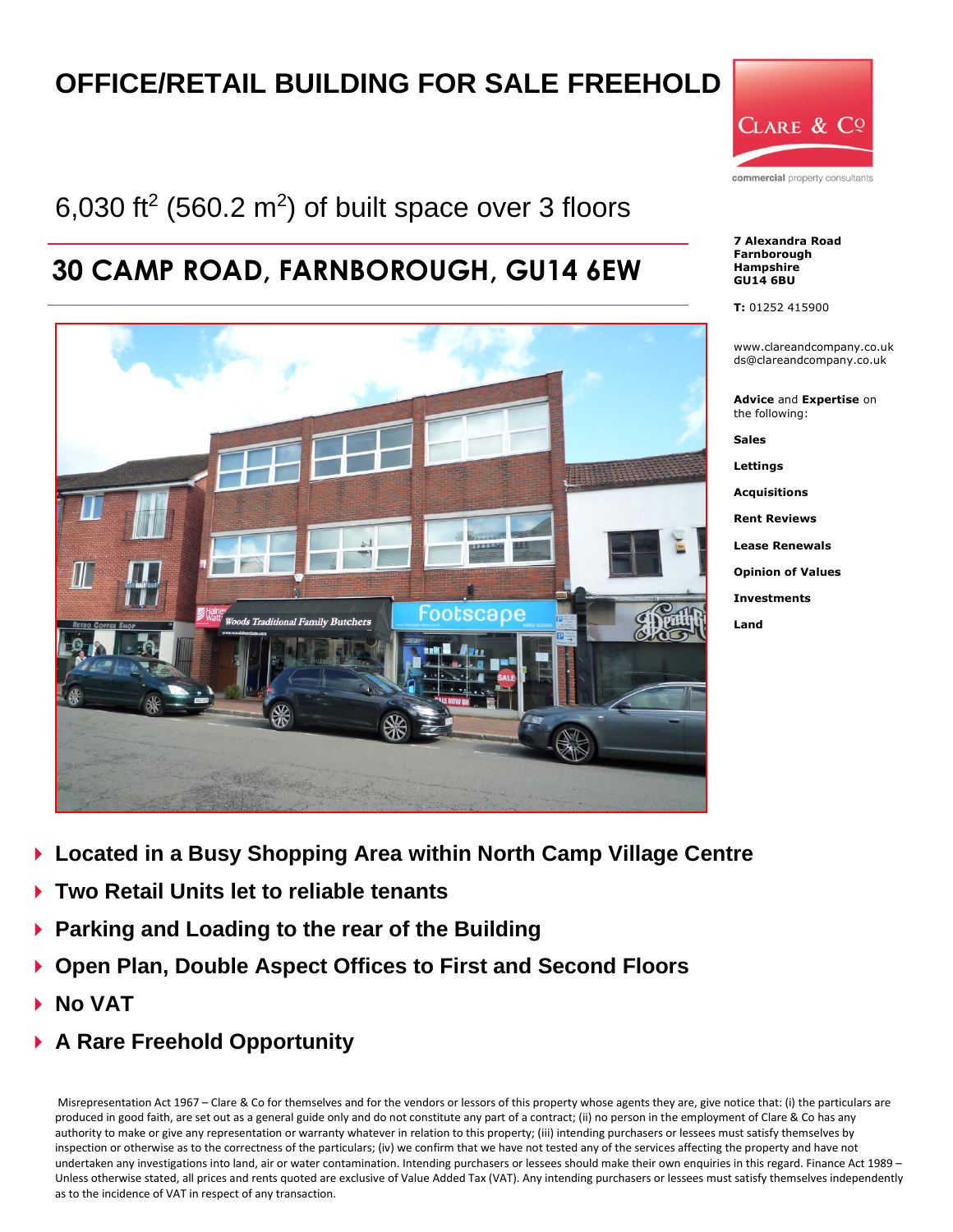

# **LOCATION**

The premises are located within Camp Road which is the main shopping centre for the village of North Camp. Other retailers within the area include Co-op, RSPCA, Coral, Parity for the Disabled, and a good range of small retailers and café/restaurants.

Farnborough is well known for it's Main Line Station to London/Waterloo, Airport and the excellent vehicle access to the A331 Blackwater Relief Road connecting to the M3 Junction 4 and 4a, A31 to Farnham and Guildford and beyond to the A3.

### **DESCRIPTION**

A brick built 3 storey property with a flat roof believed to have been constructed in the mid to late 1970s. The property comprises 2 lock-up shops on the ground floor both measuring approximately 690 ft² per shop, and having their own parking areas and loading up to their own rear doors. Both shops are let to reliable tenants.

The first and second floors are open plan offices of around 1,906 ft<sup>2</sup> per floor a total of around 3,812 ft<sup>2</sup> overall measured on a net useable basis (around 4,650 ft² gross internal), the offices have been occupied for many years by a firm of accountants, namely Haines Watts for the company's regional office. The offices have 5 allocated parking spaces located the other side of the rear access road (further information on application if required).



Rear Elevation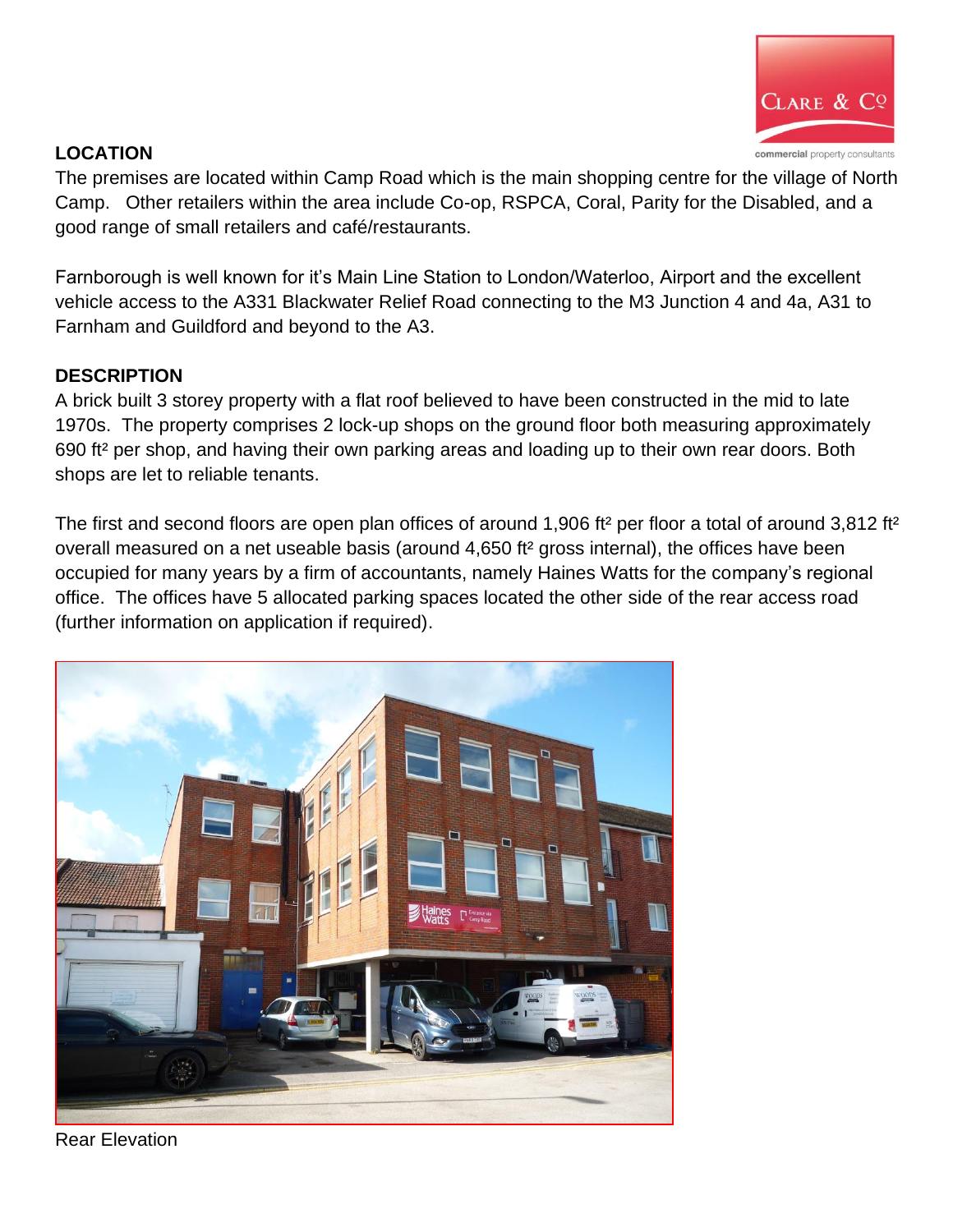

### **ACCOMMODATION**

Approximate floor areas as follow:-

| <b>Total Built Area</b>     | 5,192 ft <sup>2</sup> (482.2 m <sup>2</sup> )           |
|-----------------------------|---------------------------------------------------------|
| <b>Second Floor Offices</b> | 1,906 ft <sup>2</sup> $(177 \text{ m}^2)$ Net Useable   |
| <b>First Floor Offices</b>  | 1,906 ft <sup>2</sup> $(177 \text{ m}^2)$ Net Useable   |
| Shop Unit 2 (Shoe Shop)     | 690 ft <sup>2</sup> $(64.1 \text{ m}^2)$ Gross Internal |
| Shop Unit 1 (Butchers)      | 690 ft <sup>2</sup> $(64.1 \text{ m}^2)$ Gross Internal |

\*Please note that the Gross Internal areas of the first & second floors is around 4650 ft² (432 m²)

| <b>RATEABLE VALUES</b>             |     |          |          |                                           |
|------------------------------------|-----|----------|----------|-------------------------------------------|
| Shop Unit 1                        | $=$ | £ 6.600  | $=$      | <b>Small Business Rates Qualification</b> |
| Shop Unit 2                        | $=$ | £ 8.400  | $\equiv$ | <b>Small Business Rates Qualification</b> |
| First and Second Floor Offices $=$ |     | £ 26,250 |          |                                           |

**Please note that the rates are payable by the tenants in occupation.**

# **Ground Floor Plan – not to scale**

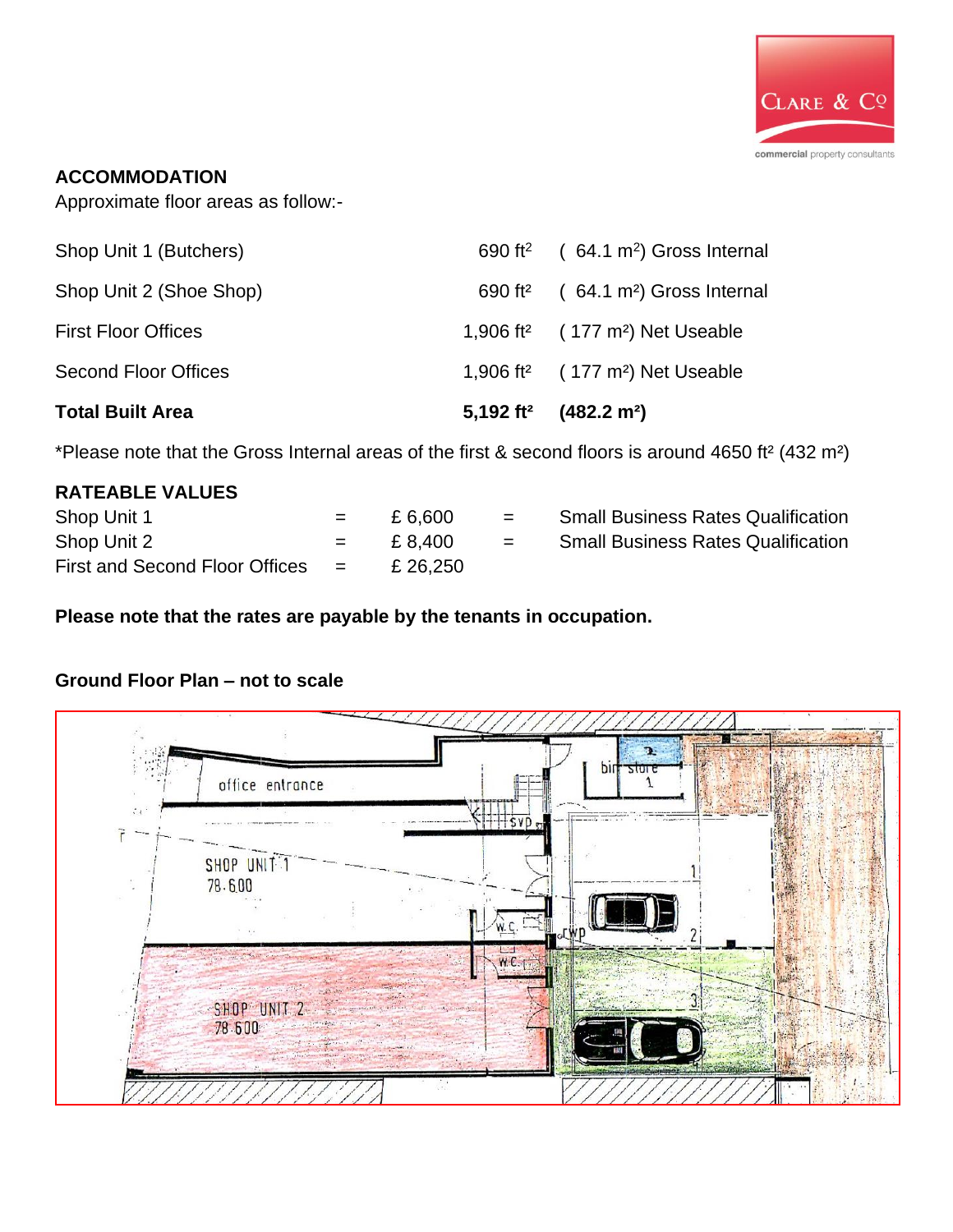

\*Please note that the plans are not to scale, plus we do have plans showing the existing partitioning layout on request.

**ORDNANCE SURVEY EXTRACT –** Not to Scale (marked 30 to 32 on the plan)

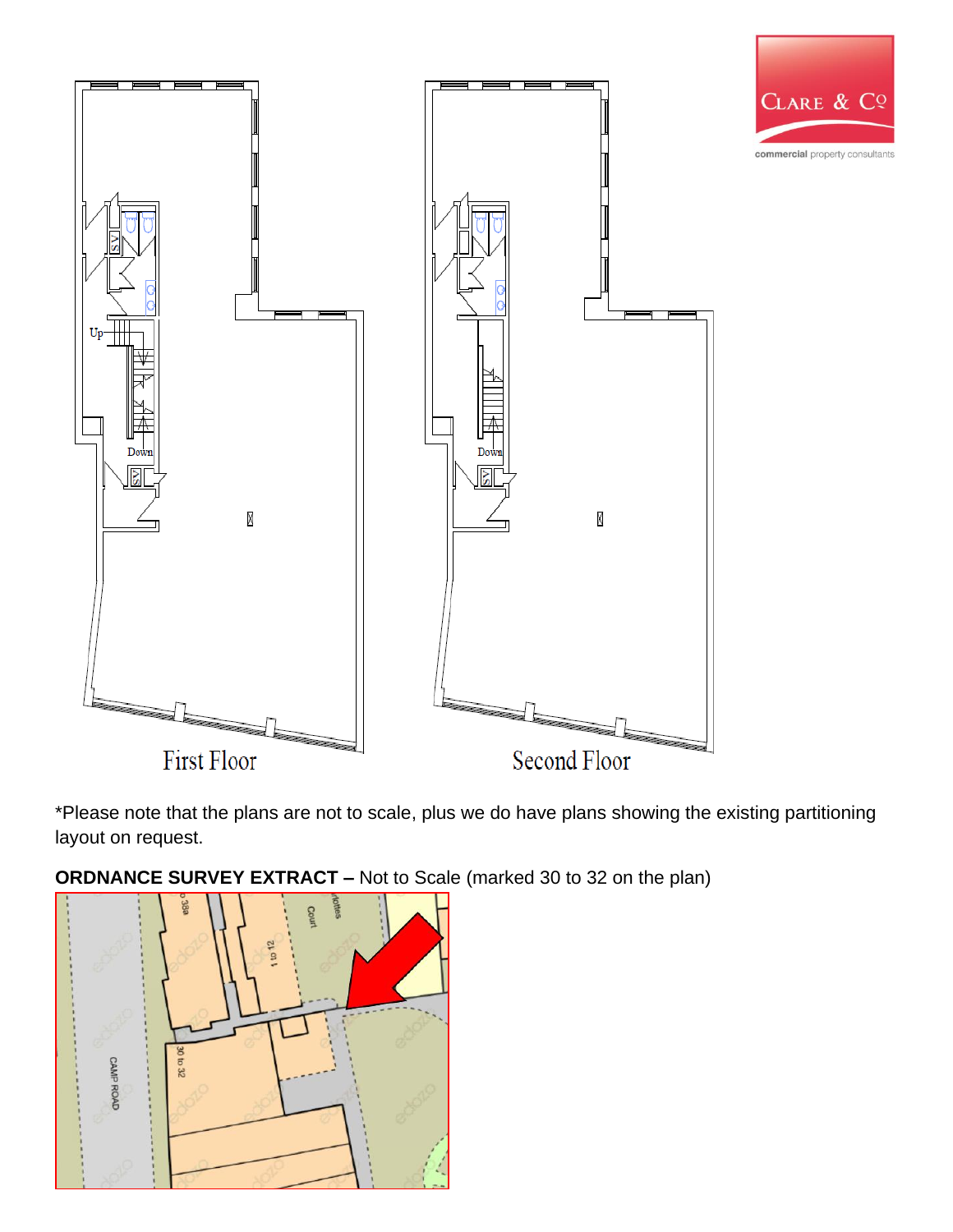

#### **TENANTS AND LEASES**

| <b>UNIT</b>       | <b>TENANT</b>       | <b>LEASE</b>                | <b>RENT</b> | <b>PARKING</b> | <b>COMMENTS</b>             |
|-------------------|---------------------|-----------------------------|-------------|----------------|-----------------------------|
| Shop Unit         | Robert &            | Until 15 <sup>th</sup>      | £9,500      | 2 to 3 spaces  | The lease is included       |
|                   | Helen               | <b>March 2026</b>           | pax         | depending how  | within the 1954 Landlord    |
|                   | Mussell t/a         |                             |             | parked         | & Tenant act. The 2021      |
|                   | Woods               |                             |             |                | rent review has not been    |
|                   | <b>Butchers</b>     |                             |             |                | implemented/documented.     |
| Shop Unit         | Christopher         | Until 5 <sup>th</sup>       | £12,750     | 2 to 3 spaces  | The lease is excluded       |
| $\overline{2}$    | & Nadia             | February 2023               | pax         | depending how  | from the 1954 Landlord &    |
|                   | Arden-Scott         |                             |             | parked         | Tenant act. A £3,187.50     |
|                   | $t/a$ The           |                             |             |                | rent deposit is held by the |
|                   | Footscape           |                             |             |                | landlord.                   |
|                   | Partnership         |                             |             |                |                             |
| First &           | <b>Haines Watts</b> | Until 5 <sup>th</sup> March | £45,000     | 5 allocated    | The lease is included       |
| Second            | Farnborough         | 2022                        | pax         | spaces         | within the 1954 Landlord    |
| Floor             | <b>LLP</b>          |                             |             |                | & Tenant act. A £22,000     |
| <b>Offices</b>    |                     |                             |             |                | rent deposit is held by the |
|                   |                     |                             |             |                | landlord.                   |
| <b>Total Rent</b> |                     | <b>Total Rent</b>           | £67,250     |                |                             |
| <b>Income</b>     |                     | <b>Income</b>               | pax         |                |                             |

#### **PRICE**

The freehold interest of the property is available for sale at a guide price of **"Offers in the region of £1.1 million pounds".** 

#### **VAT**

We understand from our clients that VAT will not be chargeable on the sale. This will be confirmed by our client's solicitor prior to exchange of contracts.

# **ENERGY PERFORMANCE CERTIFICATES (EPC)**

Shop Unit 1 (Woods Butchers)